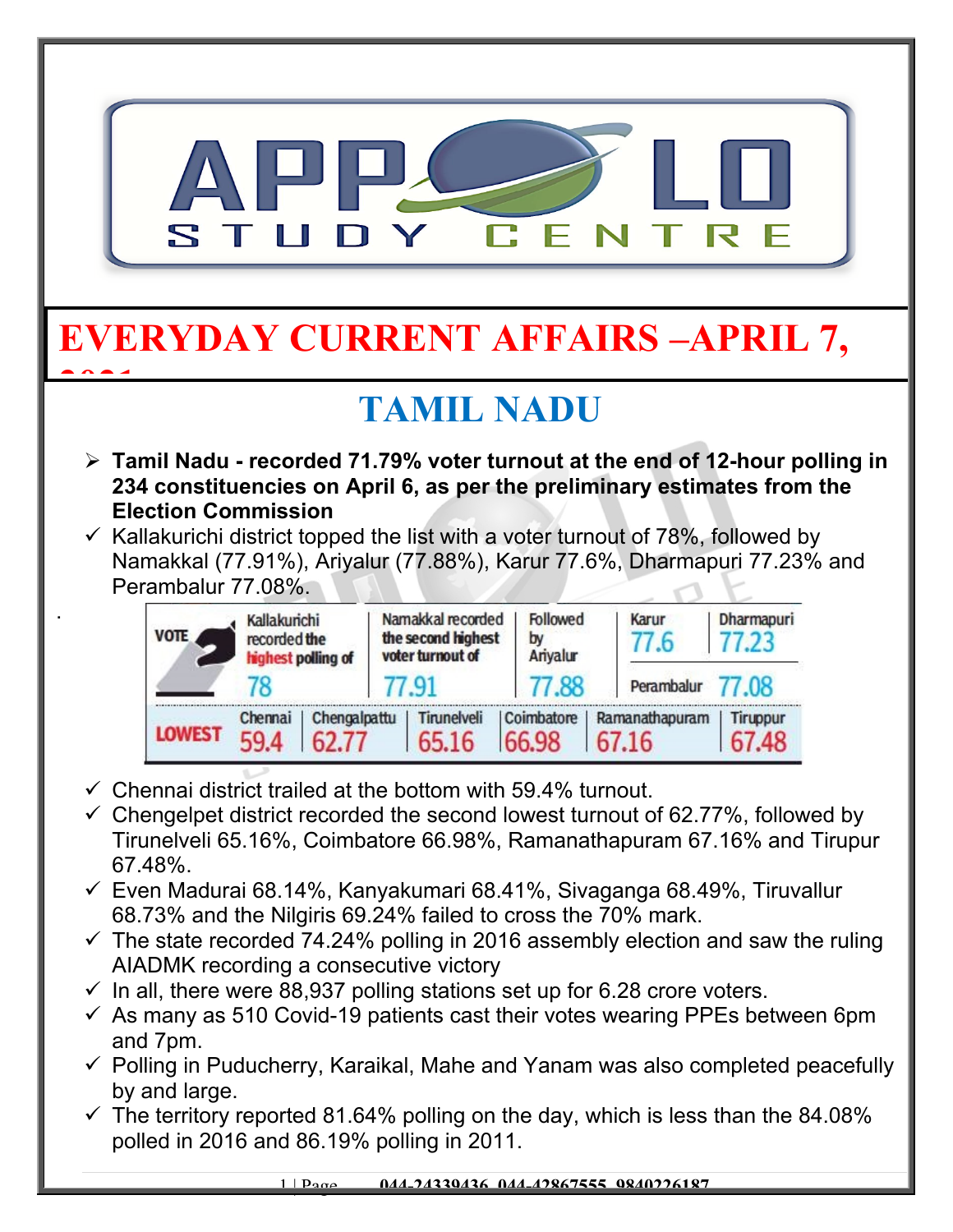- **Anna University has established a national facility for limited manufacturing to provide last-mile connectivity to entrepreneurs and innovators.**
- $\checkmark$  This is expected to help startups and researchers build a limited number of prototypes of medical devices for wider testing at hospitals to make them commercially viable.
- $\checkmark$  The facility was established under the University Grants Commission's University with Potential for Excellence scheme under Bio Medical Engineering and Instrumentation at a budget of Rs 25 crore.
- $\checkmark$  The new facility will provide support in mechanical, electronics and communication, medical optics and medical technology, bio-sciences and technology areas.
- $\checkmark$  Anyone from academic institutions including IITs, state universities and central universities and MSMEs (Micro, Small and Medium Enterprises) can walk in with ideas or prototypes and walk out with commercial products.
- $\checkmark$  The facility can also help conduct electromagnetic compatibility tests for all healthcare devices.
- $\checkmark$  The device to detect antibiotic resistance, an antibiogramoscope, was the first to be produced in the limited manufacturing facility
- $\checkmark$  It also produced smart thermometers and basic ventilators to help hospitals during the Covid-19 pandemic.
- $\checkmark$  The facility will have some of the latest equipment such as six-axis robot, 3D printer, ultrasonic drilling and welding machines, electromagnetic compatibility testing device, automated CNC machine and a clean room, thermal imaging system among others.
- **The State Department of Labour will soon conduct a survey to estimate the number of domestic workers across Tamil Nadu.**
- $\checkmark$  The survey aims to help disburse all social security schemes and welfare measures for the workers who are struggling to benefit from the schemes or have not received any.
- $\checkmark$  The survey will also check if they are being paid the minimum wages prescribed by the department.
- $\checkmark$  In 2019, the department had fixed the minimum wages of domestic workers involved in sweeping, mopping, and washing utensils at ₹37 per hour.
- $\checkmark$  It was done based on recommendations of a panel headed by Coimbatore's deputy commissioner of labour.
- $\checkmark$  The survey will start next month and will also include social workers to provide an accurate picture and help link workers with the required assistance.

### **STATES**

 **The Union Territory of Ladakh – signs deal for land to build a first-of-its-kind battery storage-based solar project near Leh**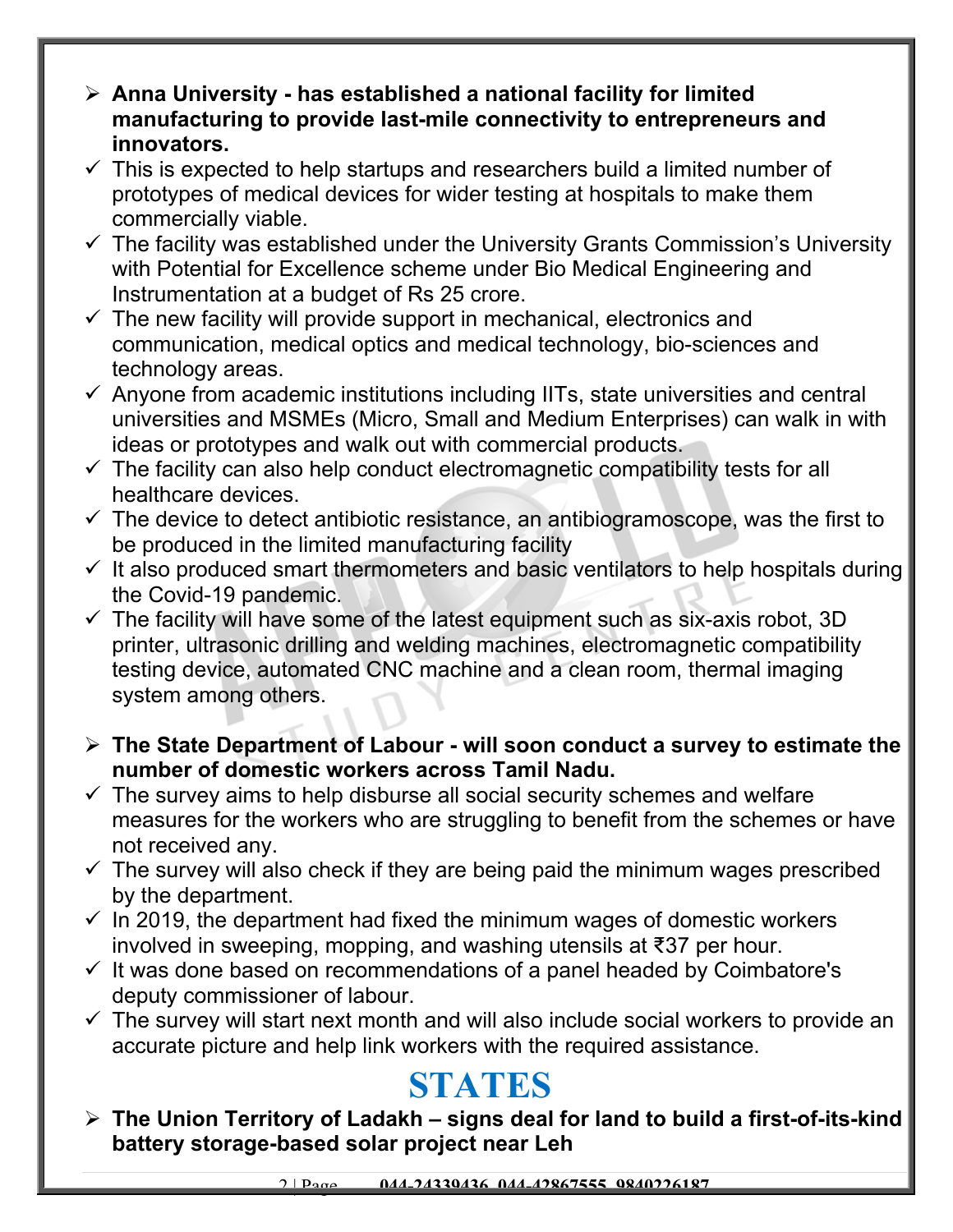- $\checkmark$  On April 6, Ladakh Autonomous Hill Development Council signed land agreement with SECI, the central agency implementing the National Solar Mission, for the solar project of 50-megawatt capacity
- $\checkmark$  The project, aiming to provide carbon-neutral status to the Union Territory, will supply power at ₹2 per unit, among the cheapest in the country.
- $\checkmark$  The project is being built on 289 acres of land at Taru near Leh at an investment of ₹239 crore and a viability gap funding of ₹241crore from the Centre.
- $\checkmark$  Four companies, including Vikram Solar and Sterling and Wilson, are in the race for the project, which is likely to be awarded by the month-end.
- $\checkmark$  It is expected to be completed by October-November 2022.
- $\checkmark$  The project will end supply disruption in Leh region and replace 40 MW imported from the national grid through a single transmission line.

## **NATIONAL**

- **On April 6, Bengal completed its third round of polling out of the total eight phases, with a voter turnout of 77.6% across 31 seats**
- $\checkmark$  This was much lower than the statewide figure of 85.2% in the 2016 polls.
- $\checkmark$  Neighbouring Assam finished its third and final phase with 82% polling in the last 40 of its 126 seats

| <b>State (Seats)</b> | 2016 | 2019 | 2021 |                           |
|----------------------|------|------|------|---------------------------|
| West Bengal (31)     | 85.2 | 82.6 | 77.6 |                           |
| Assam (40)           | 86.9 | 84.9 | 82   |                           |
| Tamil Nadu (234)     | 74.8 | 72.5 | 71.7 |                           |
| Kerala (140)         | 77.1 | 77.8 | 74   |                           |
| Puducherry (30)      | 84   | 81.3 | 81.5 | Poll officers in PPE kits |

- $\checkmark$  This was also lower than the overall turnout of 86.9% reported five years ago.
- $\checkmark$  Kerala recorded 74% polling as against 77% in the last assembly elections
- **India administered 43 lakh doses of Covid-19 vaccinations on April 5, which was the highest so far on a single day**
- $\checkmark$  A total of 8.4 crore doses were given to eligible beneficiaries across the country till April 6
- $\checkmark$  India stands second in terms of daily rate of vaccine doses administered with an average of 26.53 lakh daily doses given to recipients.
- $\checkmark$  The US has the highest rate of daily doses given at 30.53 lakh.
- $\checkmark$  However, other countries like Brazil, UK and Germany are far less at 6.23 lakh, 4.13 lakh and 3 lakh, respectively.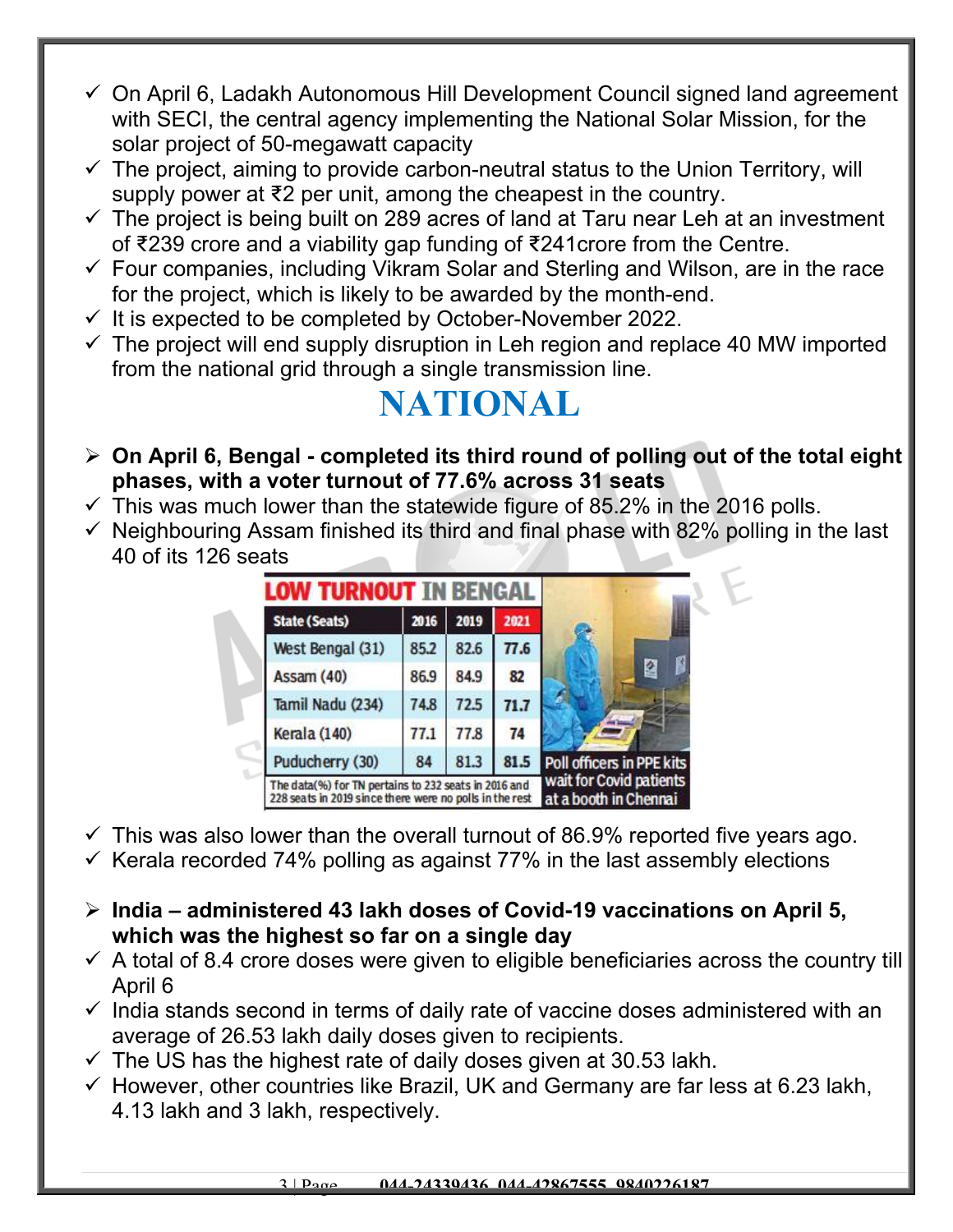- $\checkmark$  But, the number of people fully vaccinated in India still stands at just about 1 crore.
- $\checkmark$  Around 2 crore people in the age group of 45-60 years and more than 3.44 crore people above 60 years of age have received their first dose of the vaccines.
- $\checkmark$  As many as 12.58 lakh people above 45 years of age have also received their second dose.
- **Telecom giant, Reliance Jio signed an agreement with Airtel to acquire some of the latter's spectrum in the 800 MHz band in Andhra Pradesh, Delhi and Mumbai circles**
- $\checkmark$  The spectrum trading deal was signed at an aggregate deal value of about Rs1,497 crore.
- $\checkmark$  As part of the agreement, Airtel would receive Rs 1,038 crore from Jio for the proposed transfer.
- $\checkmark$  In addition, Jio will also assume the future liabilities of Rs 459 crore relating to the spectrum.
- $\checkmark$  As per the deal, Jio gets a "right to use" on Airtel's 800 MHz spectrum in Andhra Pradesh (3.75 MHz), Delhi (1.25 MHz) and Mumbai (2.50 MHz).
- $\checkmark$  The companies said that the transaction is subject to requisite regulatory and statutory approvals.

# **SUPREME COURT**

 **On April 6, President Ram Nath Kovind - appointed Justice Nuthalapati Venkata Ramana, the senior-most Supreme Court judge, as the next Chief Justice of India.** 



- $\checkmark$  Justice Ramana will take oath as the 48th CJI on April 24 and will have a tenure of one year and four months.
- $\checkmark$  Justice Ramana was a first generation lawyer born in an agriculturist family in Krishna district of Andhra Pradesh.
- $\checkmark$  He had briefly worked as a journalist in a leading Telugu newspaper before choosing to become an advocate.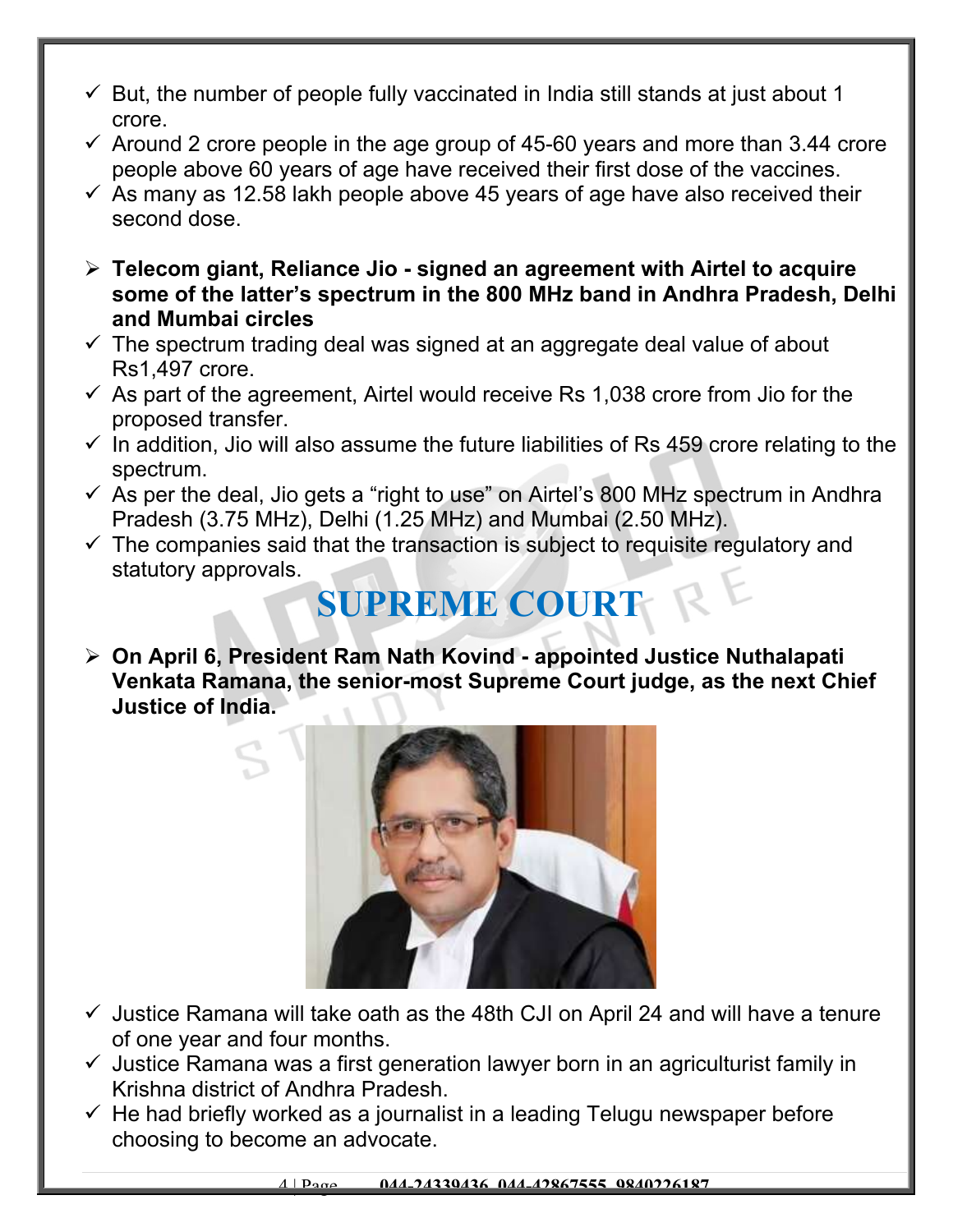- $\checkmark$  He was appointed as a Judge of Andhra Pradesh HC in 2001, as Chief Justice of Delhi HC in September 2013 and an SC judge in February 2014.
- $\checkmark$  A soft-spoken person, Justice Ramana has given many important and hard-hitting judgments, including the ruling on providing 4G internet services in Jammu and Kashmir
- $\checkmark$  Justice Ramana was a part of a five-judge constitution bench that declined to refer to a seven bench, a batch of pleas that challenged the constitutional validity of the government's decision to abrogate Article 370.
- $\checkmark$  In November 2019, he was a part of a five judge Constitution bench that held that the office of Chief Justice is a public authority under Right to Information Act.
- $\checkmark$  In January 2020, the Justice Ramana-led bench ruled that "access to internet" is a fundamental right of citizens and held that freedom of speech and conducting business on internet are protected under the Constitution.

#### **ECONOMY**

- **On April 6, the International Monetary Fund (IMF) raised India's growth projections for 2021-22 to 12.5% from its January estimate of 11.5%, making it the fastest growing major economy in the world.**
- $\checkmark$  Earlier, the Reserve Bank of India (RBI) has predicted 10.5% GDP growth projection for 2021-22.
- $\checkmark$  The World Bank had recently forecast the Indian economy to grow in the 7.5% to 12.5% range in 2021-22



- $\checkmark$  It had also said that it expects India's economy to grow more than 10.1% in the 2021-22 — a sharp upward revision of 4.7 percentage points from its January 2021 forecast.
- $\checkmark$  The IMF's World Economic Outlook (WEO) showed that China is projected to grow 8.4% in 2021 and 5.6% next year.
- $\checkmark$  India, at 6.9%, is also expected to grow faster than China in 2022-23 and also retain its title as the fastest growing major economy for the second consecutive year.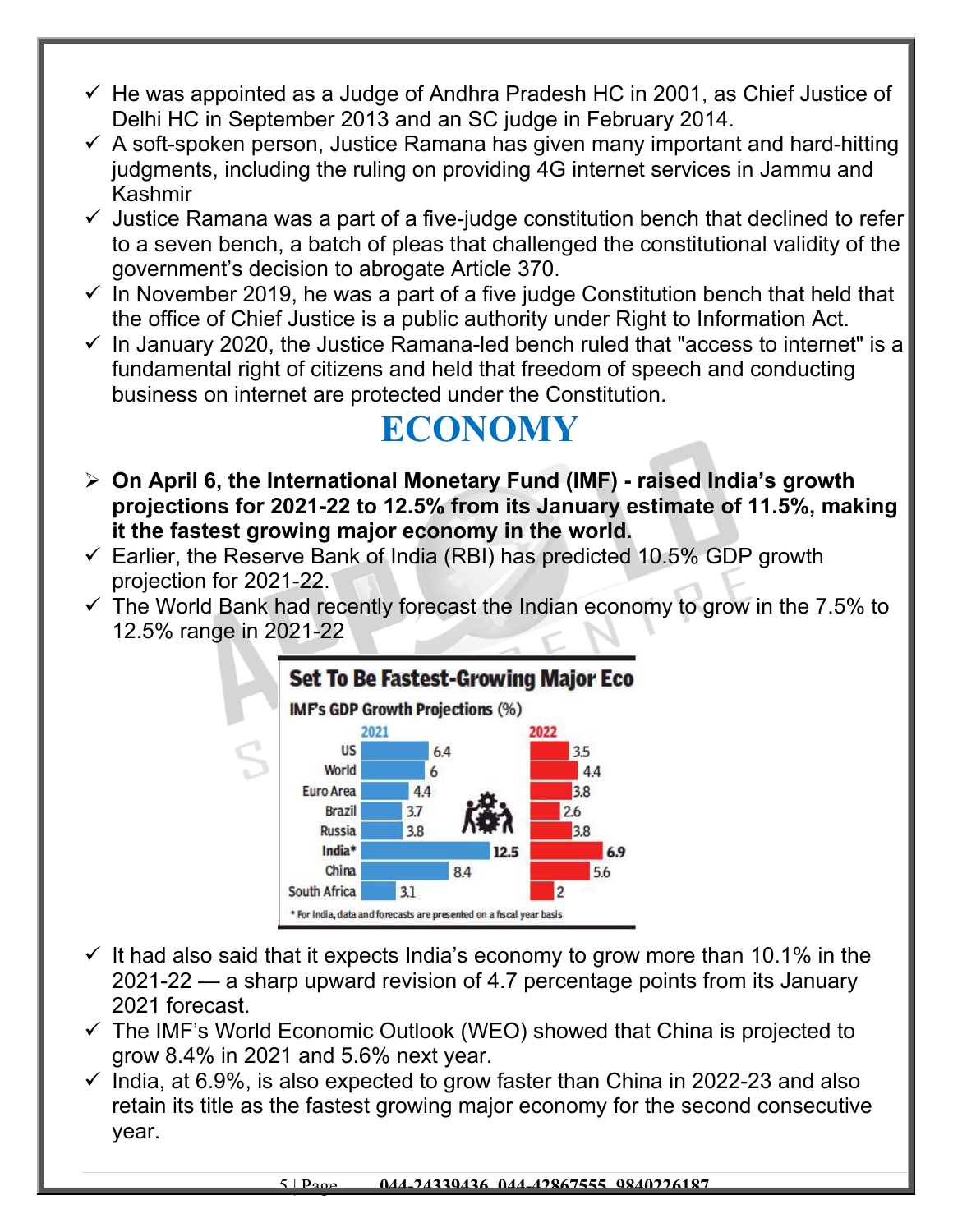$\checkmark$  For 2021-22 if the IMF's projection is realised, India would be the only major economy to post double digit growth

#### **APPOINTMENTS**

 **On April 6, the government – announced Tarun Bajaj as the new revenue secretary**



- $\checkmark$  He was shifted from the Department of Economic Affairs, where Karnataka cadre IAS officer Ajai Seth was announced as his replacement.
- $\checkmark$  Bajaj had been holding the revenue portfolio as an additional charge following the retirement of Ajay Bhushan Pandey at the end of February.
- $\checkmark$  The Haryana cadre IAS officer is a finance ministry veteran having earlier worked in the departments of financial services, handling banking and insurance, and economic affairs.
- $\checkmark$  Bajaj also worked in the prime minister's office, dealing with economic ministries.
- $\checkmark$  Seth, who currently heads Bangalore Metro, had worked in the departments of economic affairs and expenditure between 2000 and 2004 before being posted in the Asian Development Bank.
- $\checkmark$  In other appointments, Ali Raza Rizvi has been appointed as the new public enterprises secretary, while Gyanesh Kumar will be the new secretary for parliamentary affairs.

## **OBITUARY**

**V Anaimuthu (Periyar scholar – 96 years)**

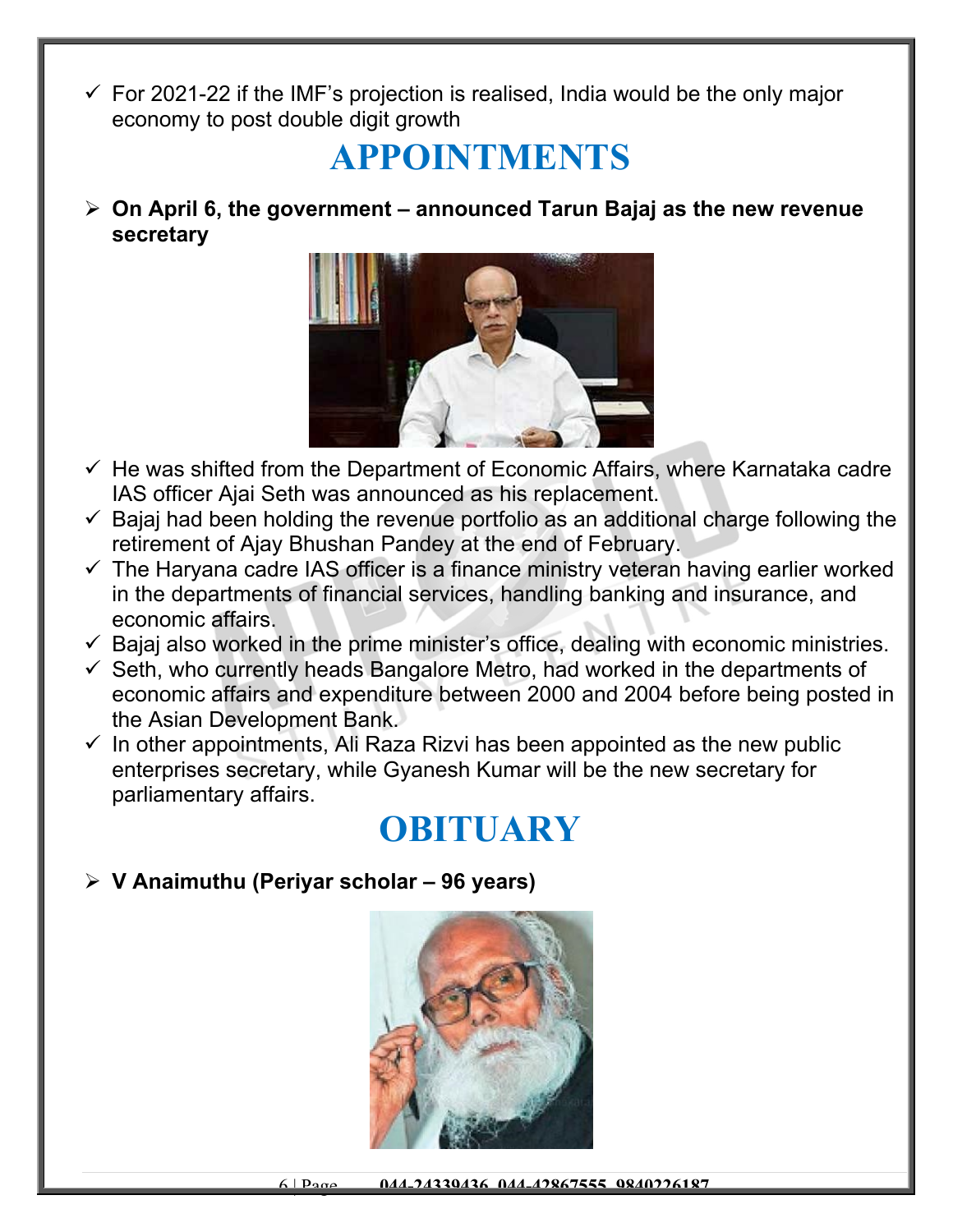- $\checkmark$  Periyarist V Anaimuthu passed away in Chennai on April 6 due to age-related complications
- $\checkmark$  Anaimuthu was an authoritative researcher on E V R Periyar and a voice on social justice
- $\checkmark$  His book series 'Periyar E. Ve. Ra. Sinthanaigal (Thoughts of Periyar EVR), containing Periyar's speeches on various issues including social welfare and social justice, remained a treasure for those who are researching Periyar
- $\checkmark$  He has published 20 volumes of collected works of Dravidar Kazhagam founder E V R Periyar
- $\checkmark$  Anaimuthu had helped in including the Tamil Nadu perspective on reservations in the Mandal Commission, headed by B P Mandal.
- $\checkmark$  He was instrumental in convincing MPs belonging to the Backward Classes to support the recommendations of the Mandal Commission.
- $\checkmark$  In his later years, he believed that the combination of Periyarism and Marxism could deliver much better value for the people and founded the Marxiya Periyariya Podhuvudamai Katchi (Marxist Periyarist Communist Party)
- $\checkmark$  Anaimuthu had spread Periyar's ideas of social reforms through his magazine 'Sinthanaiyalan'*.*

## **SPORTS**

- **On April 6, North Korea announced that it will not be joining the upcoming Tokyo Olympics this year due to Covid-19 pandemic concerns**
- $\checkmark$  It will be the first time North Korea has missed a Summer Olympics since it boycotted Seoul in 1988 amid the Cold War.
- $\checkmark$  North Korea had previously boycotted the 1964 Summer Games in Tokyo
- $\checkmark$  When South Korea hosted the Pyeongchang Winter Olympics in 2018, North Korea sent 22 athletes and the North and South Korean athletes jointly marched under a blue map symbolizing a unified Korean Peninsula
- $\checkmark$  During the event, North Korean leader Kim Jong Un's sister headed the country's delegation and both sides fielded a combined women's ice hockey team
- $\checkmark$  Earlier, North Korea and South Korea agreed to put up a joint bid to host the 2032 Olympics, as agreed at a 2018 summit between South Korean President Moon Jae-in and North Korean leader Kim Jong Un
- $\checkmark$  Both the countries are still technically at war after their 1950-53 conflict ended in a truce without a peace treaty

# **INTERNATIONAL DAY**

**World Health Day – April 7, 2021**